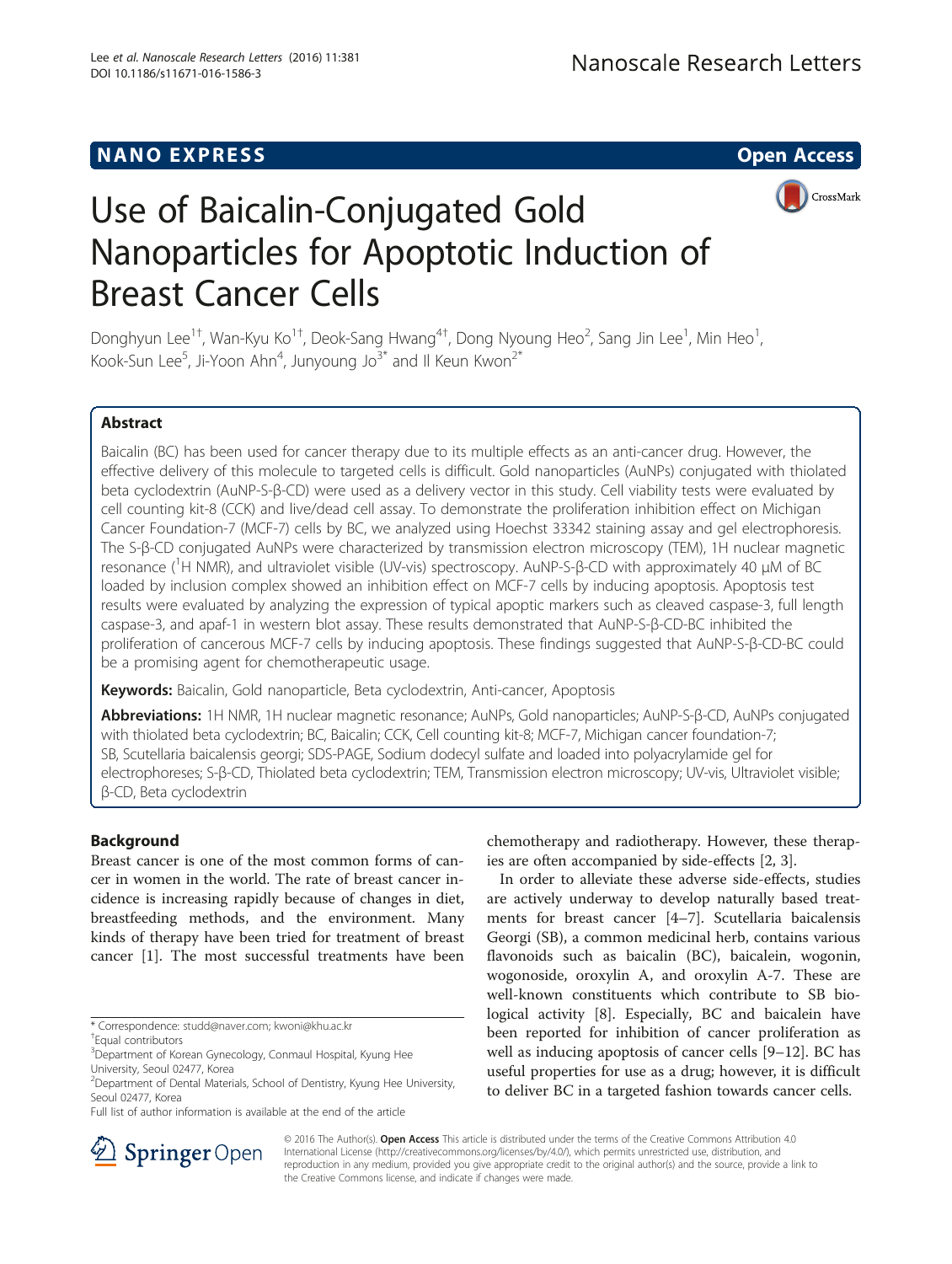Recently, in the biomaterials research field, gold nanoparticles (AuNPs) bearing moieties which target receptors on the cell surface have been used for delivery of materials into cells through endocytosis [\[13](#page-4-0)–[16\]](#page-4-0). In addition, immune cells containing AuNPs were used to utilize in cancer therapy field [\[17](#page-4-0)–[20\]](#page-4-0). According to Albanese and Chan, AuNPs have no cytotoxicity and have a great capacity for cellular uptake [[21\]](#page-4-0). Furthermore, biological drugs such as proteins, DNA, and RNA have been investigated as materials that can be delivered via various sizes of AuNPs or gold nanorods [\[22](#page-4-0)–[29\]](#page-5-0).

In this study, we designed a functionalized AuNPs modified using thiolated beta-cyclodextrin (AuNP-S-β-CD) as a means to load BC. Cell counting and western blot assays were conducted to prove the anti-cancer effectiveness of AuNP-S-β-CD-BC. Michigan Cancer Foundation-7 (MCF-7) cells, which are typical breast cancer cells, were used in all the cellular tests.

## Methods

Gold (III) chloride hydrate (99.999 % trace metals basis), sodium citrate, iodine, beta cyclodextrin, sodium methoxide, baicalin, and Hoechst 33342 stain were purchased from Sigma-Aldrich (St. Louis, MO, USA). Dulbecco's modified eagle medium (DMEM), fetal bovine serum (FBS), penicillin streptomycin (Pen strep), and Dulbecco's phosphate-buffered saline (DPBS) were purchased from GIBCO BRL (Invitrogen Co., USA). Antibody for β-actin was purchased from Santa Cruz Biotechnology (Santa Cruz, CA, USA). Antibodies for cleaved caspase-3, fulllength caspase-3, and apaf-1 were purchased from Cell Signaling Technology (Beverly, MA, USA).

MCF-7 cells were purchased from Invitrogen (Carlsbad, CA, USA) and cultured in a tissue culture plate filled with DMEM (containing 1 % PS and 10 % FBS) in a 37 °C heated-humidified atmosphere with 5 %  $CO<sub>2</sub>$ . MCF-7 cells were seeded into 24-well plates  $(1 \times 10^5 \text{ cells/well})$  and incubated for 24 and 48 h, respectively. At each predetermined timepoint, the optical densities of the cells were evaluated by using a cell counting kit-8 (CCK, Dojindo, Kumamoto, Japan). In order to quantify, we measured the cell viability percentage amongst all groups. The intensity was measured by a microplate reader (BioRad, USA) at a wavelength of 450 nm. The live/dead cell assay kit, including calcein-AM/ethidium homodimer-1 (EthD-1) was used to demonstrate the inhibition effect of BC qualitatively.

MCF-7 cells were seeded at a density of  $2 \times 10^5$  cells/ well in a medium containing 100 μM of BC for Hoechst 33342 and DNA fragmentation assay. After 2 days, the cells were stained with Hoechst 33342 solution for 1 h in a 37 °C heated-humidified atmosphere with 5 %  $CO<sub>2</sub>$ , and were then observed by a fluorescent microscope (Olympus IX71, Japan). For DNA fragmentation assay, the cells were lysed by using a lysis buffer containing a

protease inhibitor. A total of 250 μg of gDNA was extracted from each group using a gDNA purification kit (Taiwan). The gDNA was tested using gel electrophoresis in a 2 % agarose gel and measured by ChemiDoc XRS System (Bio-Rad, Hercules, CA, USA).

AuNPs were produced by reducing gold chloride hydrate as previously described [[30](#page-5-0)]. Briefly, 0.02 % gold chloride hydrate solution (800 ml) was boiled to 100 °C under a reflux condenser, and 2 % sodium citrate solution (15 ml) was added into the gold chloride hydrate solution. The mixed solution reaction changed color to dark purple. The temperature was held for 15 min and then allowed to cool gradually to room temperature. Sβ-CD was prepared as described in our previous study [[31\]](#page-5-0); 50 μM of BC and 50 μM of AuNP-S-β-CD were mixed and ultra-sonicated for 5 min to load the BC into the β-CD. The loading volume of BC on AuNP-S-β-CD was calculated by comparing the optical density of the BC solution group with the AuNP-S-β-CD-BC solution group. The synthesized/conjugated materials were analyzed by transmission electron microscopy (TEM) (H-7100, Hitachi, Japan), 1H nuclear magnetic resonance spectrometer (<sup>1</sup>H NMR spectrometer, INOVA400, CA, USA), and ultraviolet visible (UV-vis) spectroscopy (1650PC spectrophotometer, Shimadzu, Japan).

MCF-7 cells were seeded at a density of  $1 \times 10^5$  cells/ well with a medium-containing AuNP-S-β-CD and AuNP-S-β-CD-BC in 6-well plates and incubated for 24 and 48 h, respectively. At the predetermined hour, MCF-7 cells were lysed by the addition of cold RIPA lysis buffer containing 0.5 M Tris-HCl, pH 7.4, 1.5 M NaCl, 2.5 % deoxycholic acid, 10 % NP-40, and 10 mM EDTA along with protease and phosphatase inhibitors. The cell lysates were incubated in an ice box for 30 min and then centrifuged at  $1.3 \times 10^4$  rpm for 10 min. Aliquots of 40 μg of equal amounts of protein was added into sodium dodecyl sulfate and loaded into polyacrylamide gel for electrophoreses (SDS-PAGE). These were subsequently transferred using a nitrocellulose transfer membrane. After blocking the nitrocellulose transfer membrane with 5 % skim milk, the membrane was probed with cleaved caspase-3, full-length caspase-3, apaf-1, and β-actin followed by incubation with an appropriate secondary antibody conjugated to horseradish peroxidase. Signals were detected using a ChemiDoc XRS System (Bio-Rad), and β-actin was regarded as an internal control group.

Statistical analysis was performed using Student's t test. All values were expressed as means ± standard deviations, and all the experimental groups compared with the control group.

## Results and Discussion

We performed a cell viability test in order to confirm the anti-cancer effectiveness of BC. The proliferation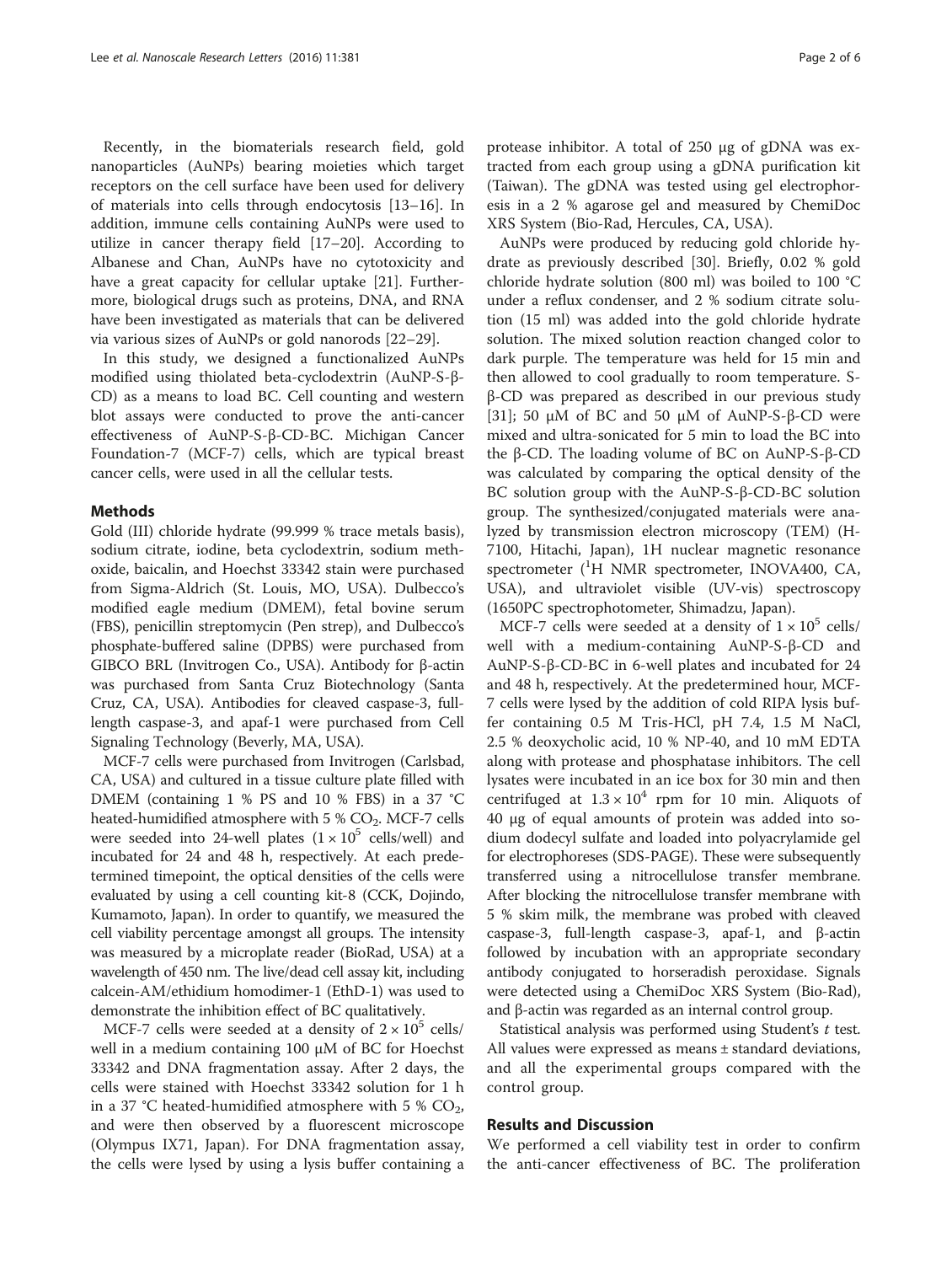

inhibitory rate was evaluated using a microplate leader. Cells were treated with various concentrations of BC (1, 10, 50, 100, and 200 μM) and were measured at 24 and 48 h, respectively. After 24 h, the results of the cell viability test demonstrated cell viability at 101, 91, 79, 64, and 46 % for doses of 1, 10, 50, 100, and 200 μM BC, respectively (Fig. 1a). After 48 h of incubation, the viability of each group was further reduced as compared with the 24-h groups. The live/dead cell assay also showed that BC inhibited MCF-7 proliferation in a dose-dependent manner. Especially, almost all MCF-7 cells were dead when exposed to doses greater than 100 μM of BC (Fig. 1b).

Hoechst 33342 staining and DNA fragmentation assay were carried out to analyze the BC-induced apoptosis effect (Fig. 2). In the fluorescence microscopic image, 100-μM BC-treated cells showed significantly higher nuclear fragmentation which confirms apoptosis (Fig. 2b). Figure 2c shows the "ladder-shape" DNA fragmentation which also indicates DNA apoptosis [\[32\]](#page-5-0). These results show that apoptosis occurred in the BC-treated group.

We designed an AuNP-S-β-CD which can be a delivery vector for BC by serving as an inclusion complex. The conjugated complexes were fully characterized by TEM, <sup>1</sup>H NMR, and UV-vis spectroscopy. In this study,

we manufactured 30-nm-diameter AuNPs which have no inherent toxicity towards the body [[33\]](#page-5-0). The AuNPs were conjugated with S-β-CD in order to provide for inclusion of BC. Figure [3](#page-3-0)a shows that the AuNPs had a spherical shape. The OH terminal groups of β-CD were substituted with a thiol group in order to allow for conjugation to the AuNPs. The substituted β-CD demonstrated SH peak in the  ${}^{1}$ H NMR graph (Fig. [3](#page-3-0)b). The thiol group of the β-CD enables bonding of β-CD with AuNP [[34\]](#page-5-0). We confirmed S-β-CD conjugation to AuNPs by using UV-vis spectroscopy (Fig. [3c](#page-3-0)). The maximum absorbance of the control AuNPs group was found to occur at 525 nm. For the AuNP-S-β-CD group, the maximum absorbance shifted to the right (533 nm) as compared with the AuNPs group. This shift in the maximum absorbance wavelength indicates successful attachment of the S-β-CD on AuNPs [\[35](#page-5-0)]. We sonicated BC with AuNP-S-β-CD in order to generate the AuNP-S-β-CD-BC complex and confirmed that approximatively 40 μM BC was loaded onto the AuNP-S-β-CD (Fig. [3](#page-3-0)d).

The AuNP-S-β-CD-BC group also demonstrated inhibitory effects against MCF-7 cells after 48 h of incubation (Fig. [4a](#page-3-0)). The proliferation of MCF-7 cells was significantly inhibited by the loaded BC released from

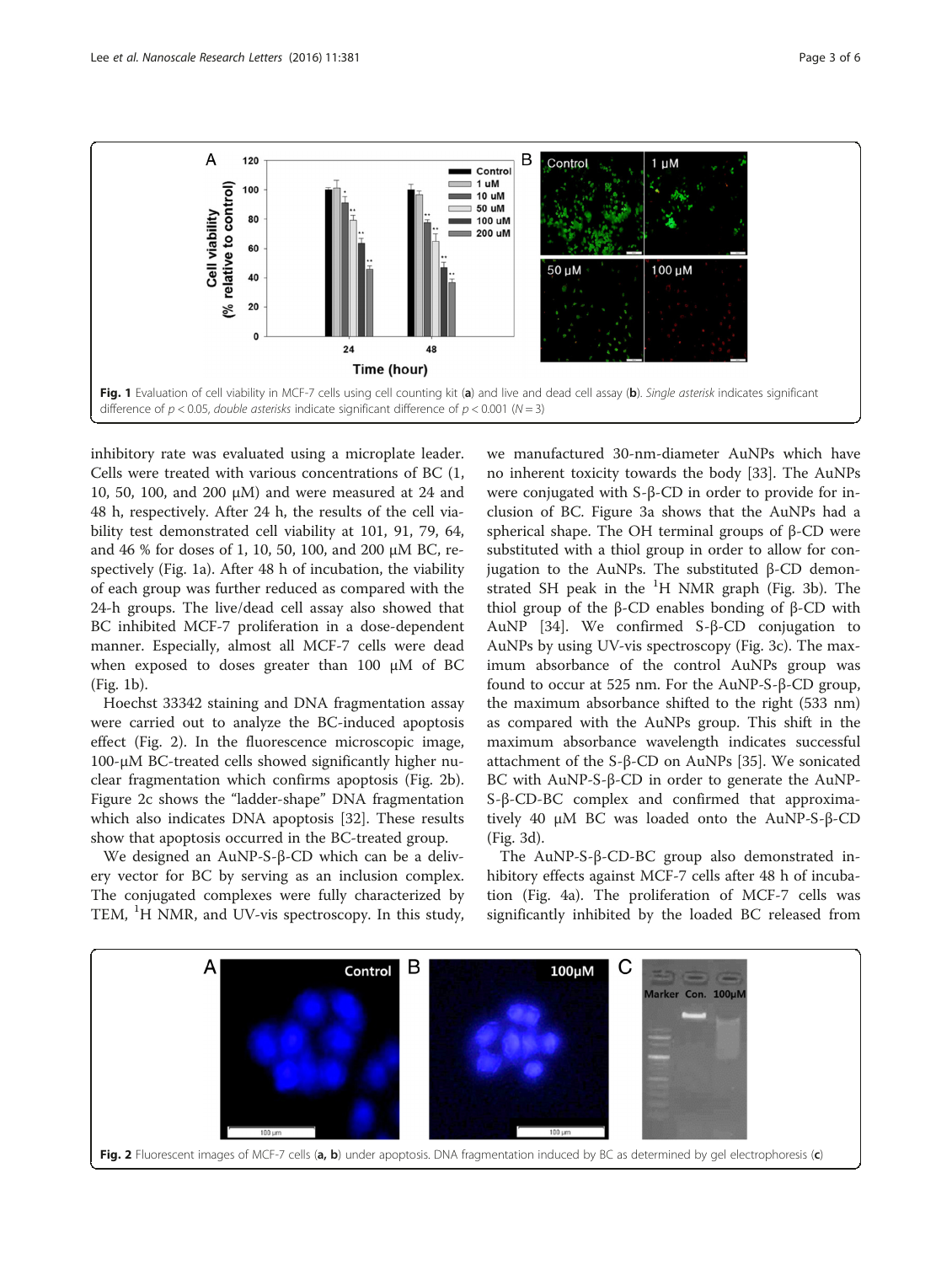<span id="page-3-0"></span>

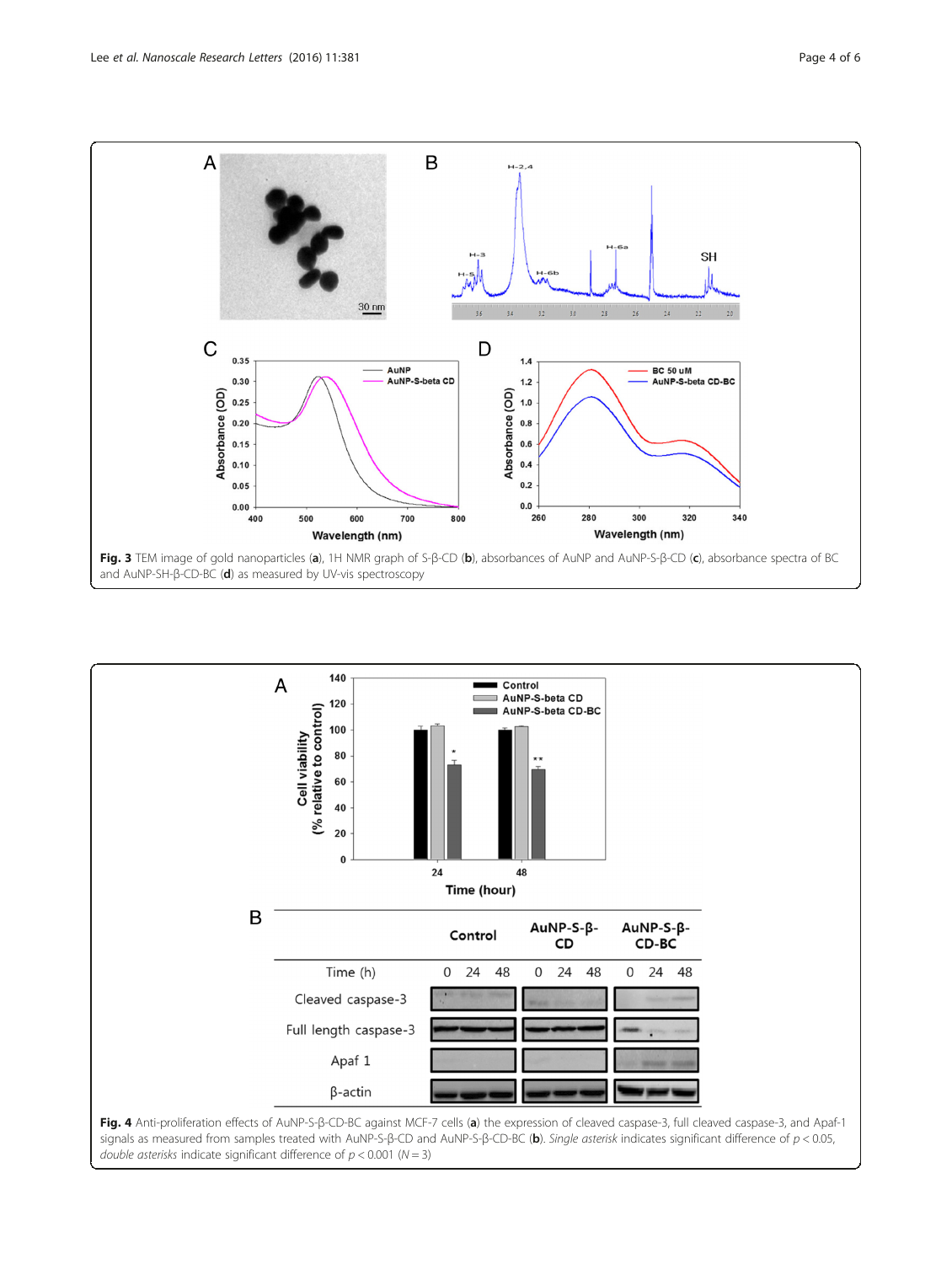<span id="page-4-0"></span>the AuNP-S-β-CD. When apoptosis occurs in cancer cells, the apaf-1 signal is expressed. Subsequently, the full-length caspase-3 signal decreases and the cleaved caspase-3 signal increases [[36\]](#page-5-0). The western blot assay results demonstrate that apoptosis occurs in AuNP-S-β-CD-BC group cells (Fig. [4](#page-3-0)b). Apaf-1 and cleaved caspase-3 bands from the AuNP-S-β-CD-BC groups were observed to have a higher intensity as compared with AuNP-S-β-CD alone and control group. These results demonstrate that the BC complexed onto AuNP-Sβ-CD-induced apoptosis of MCF-7 cells.

## Conclusions

We prepared AuNP-S-β-CD-BC complex for delivery of BC as a chemotherapeutic strategy. Spherical AuNPs, 30 nm in diameter, were successfully conjugated with Sβ-CD. Subsequently, BC was complexed onto these AuNP-S-β-CD. The anti-proliferation effectiveness of the AuNP-S-β-CD system complexed with BC was confirmed using MCF-7 cells. All the results indicated that BC from this system could induce apoptosis of MCF-7 cells. Although future studies will be necessary to confirm anti-cancer effects on the in vivo animal studies, these findings and previous studies reporting the functionalized gold nanoparticle for drug delivery system suggest that the baicalin loaded AuNPs are effective materials for anti-cancer treatment.

#### Acknowledgements

This research was supported by the Public Welfare and Safety Research Program through the National Research Foundation of Korea (NRF) funded by the Ministry of Education, Science and Technology (NRF-2012R1A5A2051388). This work was supported by the Technology Innovation Program (No. 10054687) funded by the Ministry of Trade, Industry and Energy (MI, Korea).

#### Authors' Contributions

DL and WKK developed the nanoparticles and composed the majority of this manuscript. DL, DNH, SJL, and MH conducted all characterization. WKK, KSL, and JYA carried out in vitro experiments. JJ, DSH, and IKK guided the cell experiments and edited this manuscript. All authors read and approved the final manuscript.

#### Competing Interests

The authors declare that they have no competing interests.

#### Author details

<sup>1</sup>Department of Dentistry, Graduate School, Kyung Hee University, Seoul 02477, Korea. <sup>2</sup>Department of Dental Materials, School of Dentistry, Kyung Hee University, Seoul 02477, Korea. <sup>3</sup>Department of Korean Gynecology, Conmaul Hospital, Kyung Hee University, Seoul 02477, Korea. <sup>4</sup>Department of Clinical Korean Medicine, Graduate School, Kyung Hee Univeristy, Seoul 02477, Korea. <sup>5</sup>Department of Oral and Maxillofacial Radiology, School of Dentistry, Kyung Hee University, Seoul 02477, Korea.

### Received: 27 April 2016 Accepted: 16 August 2016 Published online: 30 August 2016

#### References

1. Early Breast Cancer Trialists' Collaborative Group (2005) Effects of chemotherapy and hormonal therapy for early breast cancer on recurrence and 15-year survival: an overview of the randomised trials. Lancet 365:1687–1717

- 2. Badger TA, Braden CJ, Mishel MH (2001) Depression burden, self-help interventions, and side effect experience in women receiving treatment for breast cancer. Oncol Nur Soc 28:567–574
- 3. Wood AJ, Shapiro CL, Recht A (2001) Side effects of adjuvant treatment of breast cancer. N Engl J Med 344:1997–2008
- 4. Risberg T, Lund E, Wist E, Kaasa S, Wilsgaard T (1998) Cancer patients use of nonproven therapy: a 5-year follow-up study. J Clin Oncol 16:6–12
- 5. Eisenberg DM, Davis RB, Ettner SL, Appel S, Wilkey S, Van Rompay M, Kessler RC (1998) Trends in alternative medicine use in the United States, 1990-1997: results of a follow-up national survey. JAMA 280:1569–1575
- 6. Fukuda T, Horii R, Gomi N, Miyagi Y, Takahashi S, Ito Y, Akiyama F, Ohno S, Iwase T (2006) Accuracy of magnetic resonance imaging for predicting pathological complete response of breast cancer after neoadjuvant chemotherapy: association with breast cancer subtype. Springer Plus 5:1–9
- 7. Xie Y, Guo B, Li J, Stoica P (2006) Novel multistatic adaptive microwave imaging methods for early breast cancer detection. EURASIP Journal on applied signal processing 2006:203.
- Li K, Sheu S (1995) Determination of flavonoids and alkaloids in the scutecoptis herb couple by capillary electrophoresis. Anal Chim Acta 313:113–120
- 9. Hsu S, Hsieh Y, Hsieh W, Chou C (2001) Baicalein induces a dual growth arrest by modulating multiple cell cycle regulatory molecules. Eur J Pharmacol 425:165–171
- 10. Kyo R, Nakahata N, Sakakibara I, Kubo M, Ohizumi Y (1998) Natural products: baicalin and baicalein, constituents of an important medicinal plant, inhibit intracellular Ca2 elevation by reducing phospholipase C activity in C6 rat glioma cells. J Pharm Pharmacol 50:1179–1182
- 11. Ma Z, Otsuyama K, Liu S, Abroun S, Ishikawa H, Tsuyama N, Obata M, Li FJ, Zheng X, Maki Y, Miyamoto K, Kawano MM (2005) Baicalein, a component of Scutellaria radix from Huang-Lian-Jie-Du-Tang (HLJDT), leads to suppression of proliferation and induction of apoptosis in human myeloma cells. Blood 105:3312–3318
- 12. Willimott S, Barker J, Jones LA, Opara EI (2009) An in vitro based investigation of the cytotoxic effect of water extracts of the Chinese herbal remedy LD on cancer cells. Chem Cent J 3:12
- 13. Jiang W, Kim BY, Rutka JT, Chan WC (2008) Nanoparticle-mediated cellular response is size-dependent. Nat Nanotechnol 3:145–150
- 14. Zhang S, Li J, Lykotrafitis G, Bao G, Suresh S (2009) Size-dependent endocytosis of nanoparticles. adv mater 21:419–424
- 15. Patra HK, Banerjee S, Chaudhuri U, Lahiri P, Dasgupta AK (2007) Cell selective response to gold nanoparticles. Nanomedicine 3:111–119
- 16. Lin AY, Lunsford J, Bear AS, Young JK, Eckels P, Luo L, Foster AE, Drezek RA (2013) High-density sub-100-nm peptide-gold nanoparticle complexes improve vaccine presentation by dendritic cells in vitro. Nanoscale Res Lett 8:1–11
- 17. Almeida JPM, Figueroa ER, Drezek RA (2014) Gold nanoparticle mediated cancer immunotherapy. Nanomedicine 10:503–514
- 18. Ahmad R, Fu J, He N, Li S (2016) Advanced gold nanomaterials for photothermal therapy of cancer. J Nanosci Nanotechnol 16:67–80
- 19. Xia K, Zhang L, Huang Y, Lu Z (2015) Preparation of gold nanorods and their applications in photothermal therapy. J Nanosci Nanotechnol 15:63–73
- 20. Feng J, Wang Z, Shen B, Zhang L, Yang X, He N (2014) Effects of template removal on both morphology of mesoporous silica-coated gold nanorod and its biomedical application. RSC Adv 4:28683–28690
- 21. Albanese A, Chan WC (2011) Effect of gold nanoparticle aggregation on cell uptake and toxicity. ACS Nano 5:5478–5489
- 22. Duncan B, Kim C, Rotello VM (2010) Gold nanoparticle platforms as drug and biomacromolecule delivery systems. J Controlled Release 148:122–127
- 23. Zhang Y, Fei W, Jia N (2012) A facile method for the detection of DNA by using gold nanoparticle probes coupled with dynamic light scattering. Nanoscale Res Lett 7:1–5
- 24. Lu Z, Huang Y, Zhang L, Xia K, Deng Y, He N (2015) Preparation of gold nanorods using 1, 2, 4-Trihydroxybenzene as a reducing agent. J Nanosci Nanotechnol 15:6230–6235
- 25. Feng J, Chang D, Wang Z, Shen B, Yang J, Jiang Y, Ju S, He N (2014) A FITCdoped silica coated gold nanocomposite for both in vivo X-ray CT and fluorescence dual modal imaging. RSC Adv 4:51950–51959
- 26. Huang Y, Xia K, He N, Lu Z, Zhang L, Deng Y, Nie L (2015) Size-tunable synthesis of gold nanorods using pyrogallol as a reducing agent. Sci China Chem 58:1759–1765
- 27. Jiang H, Zeng X, He N, Deng Y, Lu G, Li K (2013) Preparation and biomedical applications of gold-coated magnetic nanocomposites. J Nanosci Nanotechnol 13:1617–1625